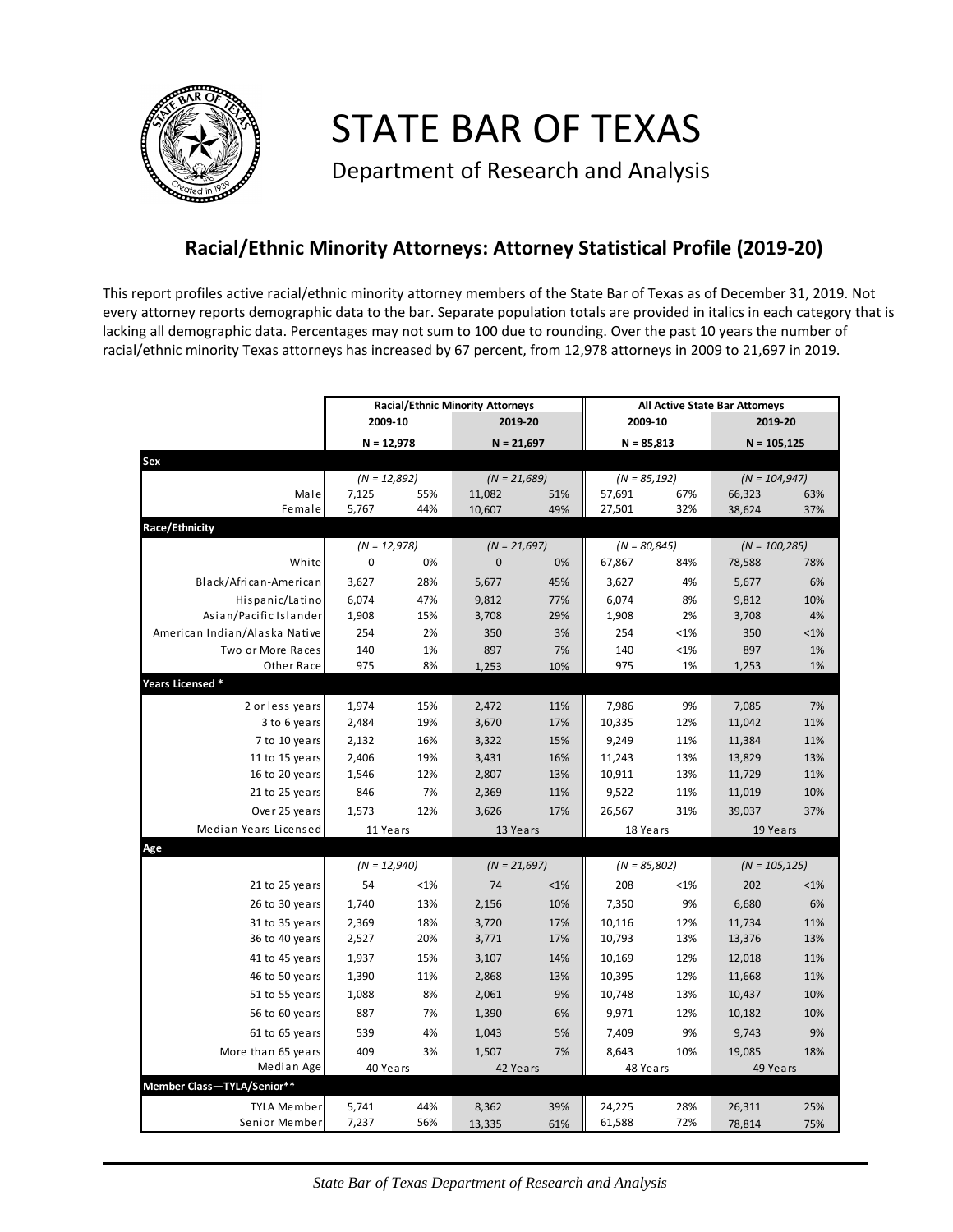|                                              | <b>Racial/Ethnic Minority Attorneys</b> |                             |                |                    | All Active State Bar Attorneys |               |                 |               |  |
|----------------------------------------------|-----------------------------------------|-----------------------------|----------------|--------------------|--------------------------------|---------------|-----------------|---------------|--|
|                                              | 2009-10                                 |                             | 2019-20        |                    | 2009-10                        |               | 2019-20         |               |  |
|                                              | $N = 12,978$                            |                             | $N = 21,697$   |                    | $N = 85,813$                   |               | $N = 105, 125$  |               |  |
| <b>Law School Attended</b>                   |                                         |                             |                |                    |                                |               |                 |               |  |
| <b>Baylor University</b>                     | 285                                     | 2%                          | 472            | 2%                 | 5,332                          | 6%            | 5,909           | 6%            |  |
| St. Mary's                                   | 1,236                                   | 10%                         | 1,954          | 9%                 | 6,249                          | 7%            | 7,458           | 7%            |  |
| SMU Dedman/Southern Methodist                | 710                                     | 5%                          | 1,178          | 5%                 | 7,184                          | 8%            | 8,428           | 8%            |  |
| South Texas                                  | 1,121                                   | 9%                          | 1,974          | 9%                 | 9,461                          | 11%           | 11,336          | 11%           |  |
| Texas Southern                               | 1,905                                   | 15%                         | 2,617          | 12%                | 2,679                          | 3%            | 3,493           | 3%            |  |
| Texas Tech                                   | 535                                     | 4%                          | 928            | 4%                 | 5,504                          | 6%            | 6,740           | 6%            |  |
| Texas A&M/Formerly Texas Wesleyan            | 356                                     | 3%                          | 762            | 4%                 | 2,206                          | 3%            | 3,738           | 4%            |  |
| University of Houston                        | 1,297                                   | 10%                         | 1,923          | 9%                 | 9,147                          | 11%           | 10,186          | 10%           |  |
| University of Texas                          | 2,058                                   | 16%                         | 2,719          | 13%                | 15,781                         | 18%           | 15,988          | 15%           |  |
| UNT Dallas/North Texas School of Law         | $\sim$                                  | $\mathcal{L} = \mathcal{L}$ | 84             | $< 1\%$            | $\sim$                         | $\sim$ $\sim$ | 405             | $< 1\%$       |  |
| Out-of-State/Other Law School                | 3,475                                   | 27%                         | 7,086          | 33%                | 22,270                         | 26%           | 31,444          | 30%           |  |
| <b>Primary Occupation</b>                    |                                         |                             |                |                    |                                |               |                 |               |  |
|                                              | $(N = 10,320)$                          |                             | $(N = 15,337)$ |                    | $(N = 73,798)$                 |               | $(N = 83, 102)$ |               |  |
| Private Practitioners                        |                                         |                             |                |                    |                                |               |                 |               |  |
| Solo Practitioners                           | 2,794                                   | 27%                         | 3,538          | 23%                | 17,453                         | 24%           | 18,480          | 22%           |  |
| 2 to 5 attorneys                             | 1,744                                   | 17%                         | 2,417          | 16%                | 11,621                         | 16%           | 12,434          | 15%           |  |
| 6 to 10 attorneys                            | 394                                     | 4%                          | 625            | 4%                 | 3,739                          | 5%            | 4,168           | 5%            |  |
| 11 to 24 attorneys                           | 442                                     | 4%                          | 626            | 4%                 | 4,120                          | 6%            | 4,369           | 5%            |  |
| 25 to 40 attorneys                           | 200                                     | 2%                          | 308            | 2%                 | 1,941                          | 3%            | 2,218           | 3%            |  |
| 41 to 60 attorneys                           | 121                                     | 1%                          | 181            | 1%                 | 1,077                          | 1%            | 1,279           | 2%            |  |
| More than 60 attorneys                       | 895                                     | 9%                          | 1,346          | 9%                 | 8,767                          | 12%           | 9,382           | 11%           |  |
| Subtotal                                     | 6,590                                   | 64%                         | 9,041          | 59%                | 48,718                         | 66%           | 52,330          | 63%           |  |
| Government Attorney                          | 1,676                                   | 16%                         | 2,244          | 15%                | 8,263                          | 11%           | 8,349           | 10%           |  |
| Full-Time Judge                              | 263                                     | 3%                          | 389            | 3%                 | 1,610                          | 2%            | 1,664           | 2%            |  |
| Law Faculty                                  | 82                                      | 1%                          | 112            | 1%                 | 518                            | 1%            | 585             | 1%            |  |
| Corporate/In-House Counsel                   | 934                                     | 9%                          | 1,792          | 12%                | 7,557                          | 10%           | 9,774           | 12%           |  |
| Other Law Related                            | 336                                     | 3%                          | 621            | 4%                 | 2,228                          | 3%            | 2,973           | 4%            |  |
| Other Non-Law Related                        | 206                                     | 2%                          | 390            | 3%                 | 2,121                          | 3%            | 2,525           | 3%            |  |
| Public Interest Lawyer                       | $\sim$                                  | $\mathcal{L} = \mathcal{L}$ | 423            | 3%                 | $\overline{\phantom{a}}$       | $\ddotsc$     | 1,068           | 1%            |  |
| Retired-Not Working                          | 68                                      | 1%                          | 190            | 1%                 | 1,785                          | 2%            | 3,028           | 4%            |  |
| Unemployed-Looking<br>Unemployed-Not Looking | 117<br>48                               | 1%<br><1%                   | 75<br>60       | $< 1\%$<br>$< 1\%$ | 497<br>501                     | 1%<br>1%      | 290<br>516      | $< 1\%$<br>1% |  |
| <b>Members of State Bar Sections</b>         |                                         |                             |                |                    |                                |               |                 |               |  |
|                                              |                                         |                             |                |                    |                                |               |                 |               |  |
| Section Members                              | 4,348                                   | 34%                         | 8,514          | 39%                | 35,219                         | 41%           | 44,428          | 42%           |  |
| Non Section Members                          | 8,630                                   | 66%                         | 13,183         | 61%                | 50,594                         | 59%           | 60,697          | 58%           |  |
| Members of One Section                       | 2,125                                   | 16%                         | 4,191          | 19%                | 18,288                         | 21%           | 22,963          | 22%           |  |
| Members of Two Sections                      | 1,271                                   | 10%                         | 2,414          | 11%                | 9,917                          | 12%           | 12,574          | 12%           |  |
| Members of Three Sections                    | 577                                     | 4%                          | 1,092          | 5%                 | 4,133                          | 5%            | 5,138           | 5%            |  |
| Members of Four or More Sections             | 375                                     | 3%                          | 817            | 4%                 | 2,881                          | 3%            | 3,753           | 4%            |  |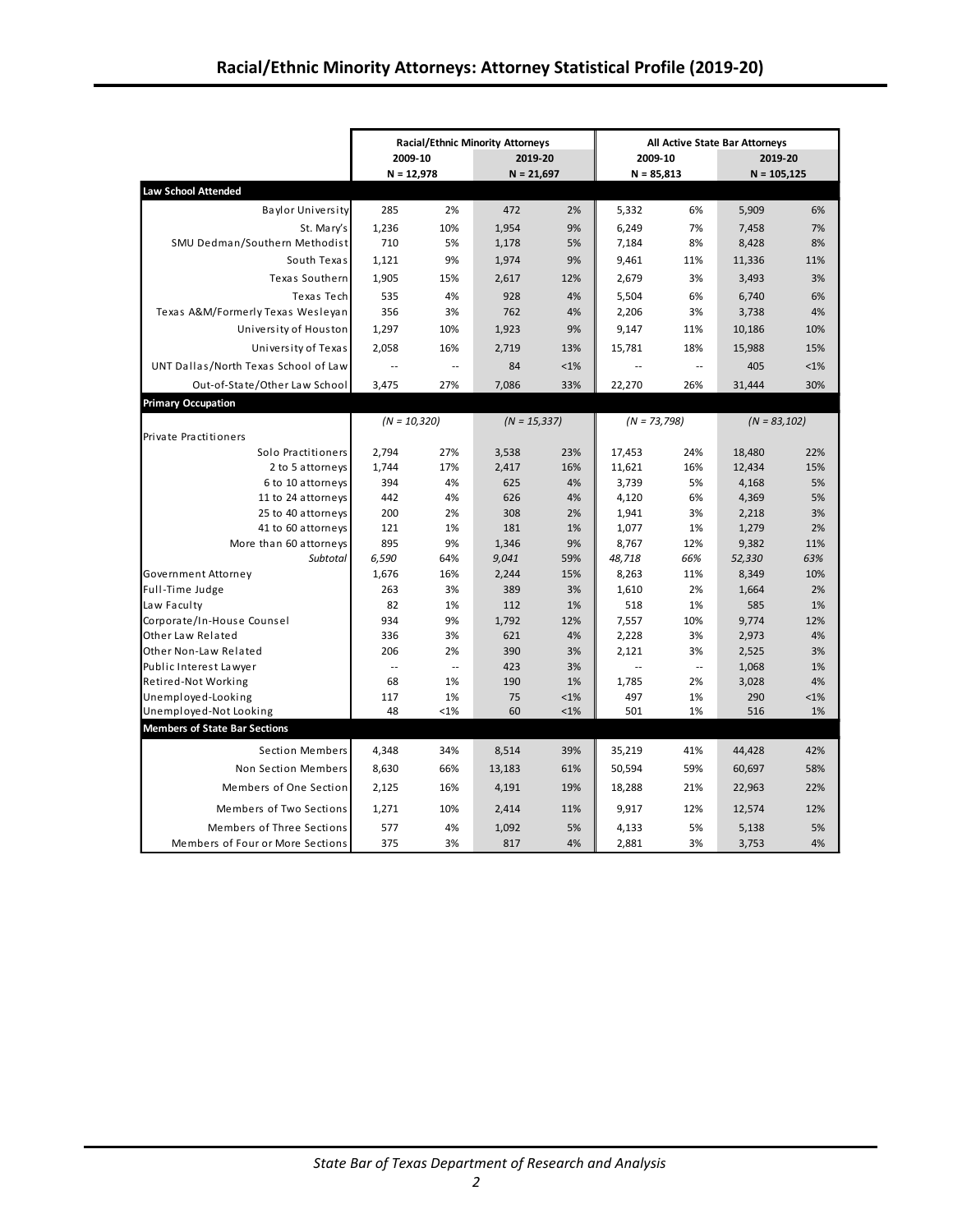| Attorneys can belong to multiple sections,               | <b>Racial/Ethnic Minority Attorneys</b> |                                |              | All Active State Bar Attorneys |                                   |                                |               |               |
|----------------------------------------------------------|-----------------------------------------|--------------------------------|--------------|--------------------------------|-----------------------------------|--------------------------------|---------------|---------------|
| therefore the percents do not sum to 100%                | 2009-10                                 |                                | 2019-20      |                                | 2009-10                           |                                | 2019-20       |               |
|                                                          | $N = 12,978$                            |                                | $N = 21,697$ |                                | $N = 85,813$                      |                                | $N = 105,125$ |               |
| <b>Section Membership</b>                                |                                         |                                |              |                                |                                   |                                |               |               |
| Administrative and Public Law                            | 132                                     | 1%                             | 201          | 1%                             | 1,119                             | 1%                             | 1,149         | 1%            |
| African-American Lawyers                                 | 355                                     | 3%                             | 761          | 4%                             | 390                               | $< 1\%$                        | 803           | 1%            |
| Alternative Dispute Resolution                           | 106                                     | 1%                             | 160          | 1%                             | 1,135                             | 1%                             | 1,127         | 1%            |
| Animal Law                                               | 25                                      | < 1%                           | 57           | $< 1\%$                        | 317                               | $< 1\%$                        | 336           | $< 1\%$       |
| Antitrust and Business Litigation                        | 63                                      | < 1%                           | 94           | $< 1\%$                        | 1,097                             | 1%                             | 862           | 1%            |
| Appellate                                                | 129                                     | 1%                             | 231          | 1%                             | 1,750                             | 2%                             | 2,067         | 2%            |
| Asian-Pacific Interest                                   | 181                                     | 1%                             | 290          | 1%                             | 238                               | $< 1\%$                        | 343           | $< 1\%$       |
| Aviation Law                                             | 12                                      | < 1%                           | 31           | $< 1\%$                        | 248                               | $< 1\%$                        | 291           | $< 1\%$       |
| Bankruptcy Law                                           | 145                                     | 1%                             | 211          | 1%                             | 1,418                             | 2%                             | 1,449         | 1%            |
| <b>Business Law</b>                                      | 314                                     | 2%                             | 657          | 3%                             | 3,897                             | 5%                             | 4,403         | 4%            |
| Child Protection Law                                     | $\overline{\phantom{a}}$                | $\sim$                         | 227          | 1%                             | $\overline{\phantom{a}}$          | $\sim$                         | 882           | 1%            |
| Civil Liberties & Civil Rights                           | 27                                      | < 1%                           | 91           | $< 1\%$                        | 218                               | $< 1\%$                        | 365           | $< 1\%$       |
| Collaborative Law                                        | $\sim$                                  | $\overline{\phantom{a}}$       | 27           | $< 1\%$                        | $\overline{\phantom{a}}$          | $\overline{\phantom{a}}$       | 246           | $< 1\%$       |
| Computer and Technology                                  | 85                                      | 1%                             | 359          | 2%                             | 774                               | 1%                             | 1,994         | 2%            |
| Construction Law                                         | 151                                     | 1%                             | 280          | 1%                             | 2,051                             | 2%                             | 2,414         | 2%            |
| Consumer and Commercial Law                              | 137                                     | 1%                             | 207          | 1%                             | 1,326                             | 2%                             | 1,202         | 1%            |
| Corporate Counsel                                        | 337                                     | 3%                             | 845          | 4%                             | 3,159                             | 4%                             | 4,633         | 4%            |
| Criminal Justice                                         | 522                                     | 4%                             | 780          | 4%                             | 2,621                             | 3%                             | 3,080         | 3%            |
| Entertainment and Sports Law                             | 91                                      | 1%                             | 140          | 1%                             | 523                               | 1%                             | 585           | 1%            |
| <b>Environmental and Natural Resources</b>               | 111                                     | 1%                             | 140          | 1%                             | 1,312                             | 2%                             | 1,242         | 1%            |
| Family Law                                               | 823                                     | 6%                             | 1,459        | 7%                             | 4,944                             | 6%                             | 5,901         | 6%            |
| General Practice, Solo, and Small Firm                   | 263                                     | 2%                             | 366          | 2%                             | 1,977                             | 2%                             | 1,982         | 2%            |
| Government Lawyers                                       | 156                                     | 1%                             | 266          | 1%                             | 817                               | 1%                             | 1,010         | 1%            |
| Health Law                                               | 139                                     | 1%                             | 320          | 1%                             | 1,292                             | 2%                             | 1,707         | 2%            |
| Hispanic Issues                                          | 292                                     | 2%                             | 475          | 2%                             | 373                               | <1%                            | 549           | 1%            |
| Immigration and Nationality Law                          | $\overline{\phantom{a}}$                | $\overline{\phantom{a}}$       | 763          | 4%                             | $\overline{\phantom{a}}$          | $\overline{\phantom{a}}$       | 1,327         | 1%            |
| Insurance Law                                            | 121                                     | 1%                             | 334          | 2%                             | 1,588                             | 2%                             | 2,148         | 2%            |
| Intellectual Property Law                                | 259                                     | 2%                             | 476          | 2%                             | 2,084                             | 2%                             | 2,406         | 2%            |
| International Law                                        | 131                                     | 1%                             | 214          | 1%                             | 847                               | 1%                             | 856           | 1%            |
| James C. Watson Inn                                      | 11                                      | <1%                            | 19           | $< 1\%$                        | 155                               | $< 1\%$                        | 109           | $< 1\%$       |
| Judicial                                                 | 133                                     | 1%                             | 187          | 1%                             | 1,034                             | 1%                             | 922           | 1%            |
| Justice of the Peace Courts                              | 11                                      | < 1%                           | 30           | $< 1\%$                        | 62                                | $< 1\%$                        | 137           | $< 1\%$       |
| Juvenile Law                                             | 172                                     | 1%                             | 236          | 1%                             | 807                               | 1%                             | 822           | 1%            |
| Labor and Employment Law<br>Legislative and Campaign Law | 455<br>$\overline{\phantom{a}}$         | 4%<br>$\overline{\phantom{a}}$ | 756<br>80    | 3%<br>$< 1\%$                  | 2,766<br>$\overline{\phantom{m}}$ | 3%<br>$\overline{\phantom{a}}$ | 3,218<br>359  | 3%<br>$< 1\%$ |
| LGBT Law                                                 | 30                                      | <1%                            | 99           | $< 1\%$                        | 213                               | $< 1\%$                        | 545           | 1%            |
| Litigation                                               | 721                                     | 6%                             | 1,275        | 6%                             | 7,477                             | 9%                             | 8,235         | 8%            |
| Litigation -Sustaining                                   | $\overline{\phantom{a}}$                | ۰.                             | 59           | $< 1\%$                        | ٠.                                | Ξ.                             | 333           | $< 1\%$       |
| Military and Veterans Law                                | 34                                      | <1%                            | 84           | $< 1\%$                        | 289                               | $< 1\%$                        | 447           | <1%           |
| Municipal Judges                                         | 75                                      | 1%                             | 77           | $< 1\%$                        | 292                               | $< 1\%$                        | 287           | $< 1\%$       |
| Native American Law                                      | 32                                      | <1%                            | 46           | $< 1\%$                        | 111                               | $< 1\%$                        | 119           | $< 1\%$       |
| Oil, Gas and Energy Resources Law                        | 150                                     | 1%                             | 520          | 2%                             | 3,007                             | 4%                             | 4,687         | 4%            |
| Poverty Law                                              | 127                                     | 1%                             | 227          | 1%                             | 429                               | $< 1\%$                        | 602           | 1%            |
| Public Utility Law                                       | 47                                      | <1%                            | 67           | <1%                            | 438                               | 1%                             | 472           | <1%           |
| Real Estate, Probate & Trust Law                         | 469                                     | 4%                             | 1,138        | 5%                             | 7,184                             | 8%                             | 9,051         | 9%            |
| School Law                                               | 133                                     | 1%                             | 222          | 1%                             | 625                               | 1%                             | 792           | 1%            |
| Tax                                                      | 168                                     | 1%                             | 335          | 2%                             | 1,870                             | 2%                             | 2,197         | 2%            |
| Women and the Law                                        | 80                                      | 1%                             | 339          | 2%                             | 440                               | 1%                             | 1,268         | 1%            |
| Workers' Compensation                                    | 49                                      | <1%                            | 80           | <1%                            | 267                               | $<$ 1%                         | 334           | <1%           |